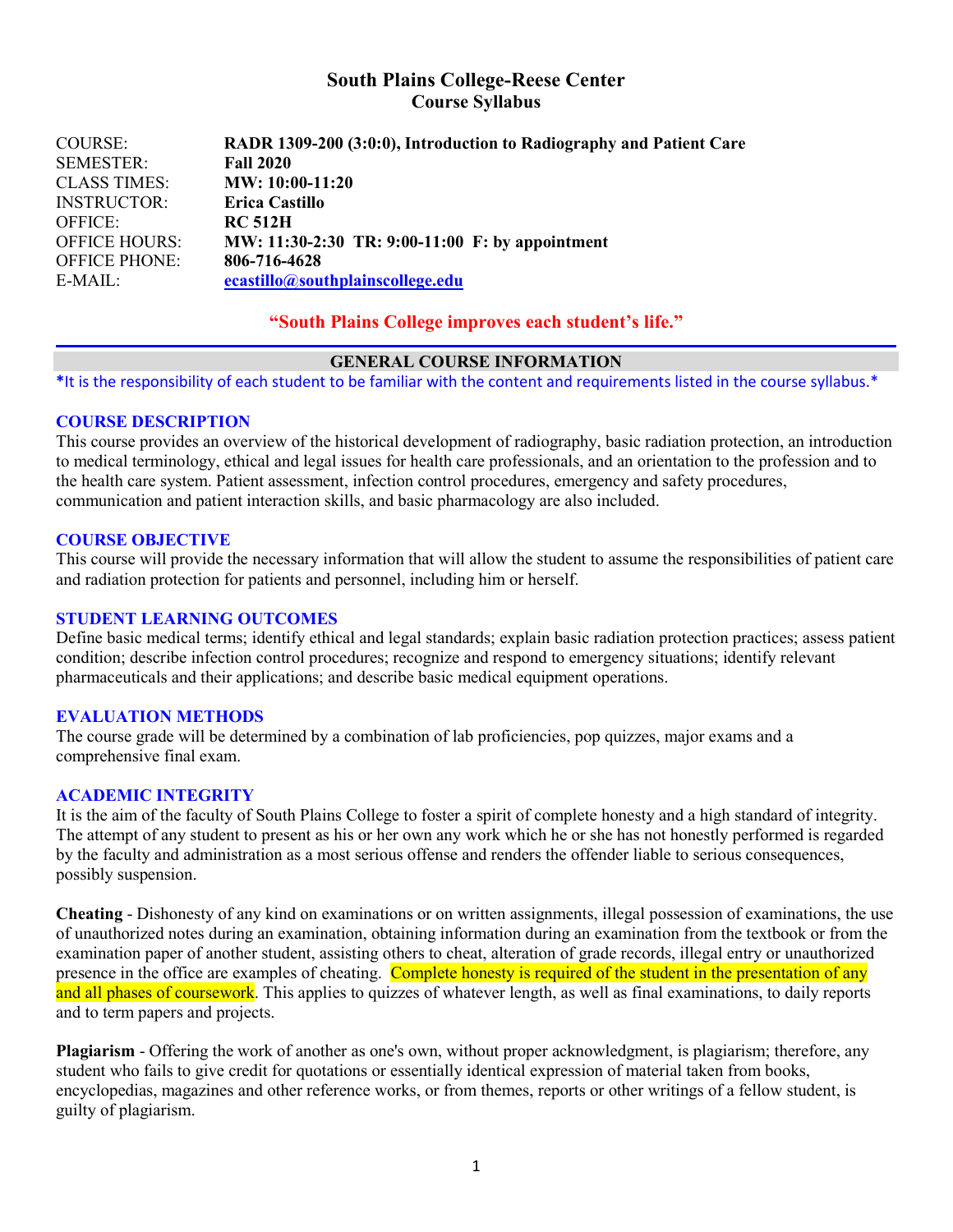### **If found cheating or plagiarizing, the student's future in this program will be based on the decisions from the Allied Health Departmental Director's Committee.**

### **BLACKBOARD**

Blackboard is an e-Education platform designed to enable educational innovations everywhere by connecting people and technology. This educational tool will be used in this course throughout the semester.

**The student should only access his or her own Blackboard account. Granting permission to another or accessing another student's Blackboard account is prohibited and against the Academic Integrity code.**

### **SOCIAL MEDIA**

**Facebook: <https://www.facebook.com/spcradtechprogram> Instagram:<https://www.instagram.com/spcradtech/>**

### **SCANS and FOUNDATION SKILLS**

Scans and foundation skills are identified for specific course objectives. A complete list explaining these skills is attached to the back of the syllabus for your information.

#### **COURSE COMPETENCIES**

Students are expected to maintain a grade average of C (75) in all Radiography classes in order to progress appropriately through the Radiography Program. Satisfactory completion of this course will prepare the student for clinical assignments and application of principles in advanced radiographic procedures. This information will be provided to the student through a series of lectures, class discussions, videos, a role playing exercises, and textbook reading assignments.

### **SPECIFIC COURSE INFORMATION**

### **REQUIRED TEXT AND MATERIALS**

Adler, Arlene & Carlton, Richard. Introduction to Radiologic & Imaging Sciences & Patient Care. 7th Edition.

#### **ATTENDANCE POLICY**

**SPC** - Students are expected to attend all classes in order to be successful in a course. The student may be administratively withdrawn from the course when absences become excessive as defined in the course syllabus.

When an unavoidable reason for class absence arises, such as illness, an official trip authorized by the college or an official activity, the instructor may permit the student to make up work missed. It is the student's responsibility to complete work missed within a reasonable period of time as determined by the instructor. Students are officially enrolled in all courses for which they pay tuition and fees at the time of registration. Should a student, for any reason, delay in reporting to a class after official enrollment, absences will be attributed to the student from the first class meeting.

Students who enroll in a course but have "Never Attended" by the official census date, as reported by the faculty member, will be administratively dropped by the Office of Admissions and Records. A student who does not meet the attendance requirements of a class as stated in the course syllabus and does not officially withdraw from that course by the official census date of the semester, may be administratively withdrawn from that course and receive a grade of "X" or "F" as determined by the instructor. Instructors are responsible for clearly stating their administrative drop policy in the course syllabus, and it is the student's responsibility to be aware of that policy.

It is the student's responsibility to verify administrative drops for excessive absences through MySPC using his or her student online account. If it is determined that a student is awarded financial aid for a class or classes in which the student never attended or participated, the financial aid award will be adjusted in accordance with the classes in which the student did attend/participate and the student will owe any balance resulting from the adjustment.

**SPC Radiologic Technology** - Class attendance is mandatory. Students with **three** (**3) absences** will be counseled. Students are allowed five  $(5)$  absences during fall semester. After the  $5<sup>th</sup>$  absence, the student will be dropped from the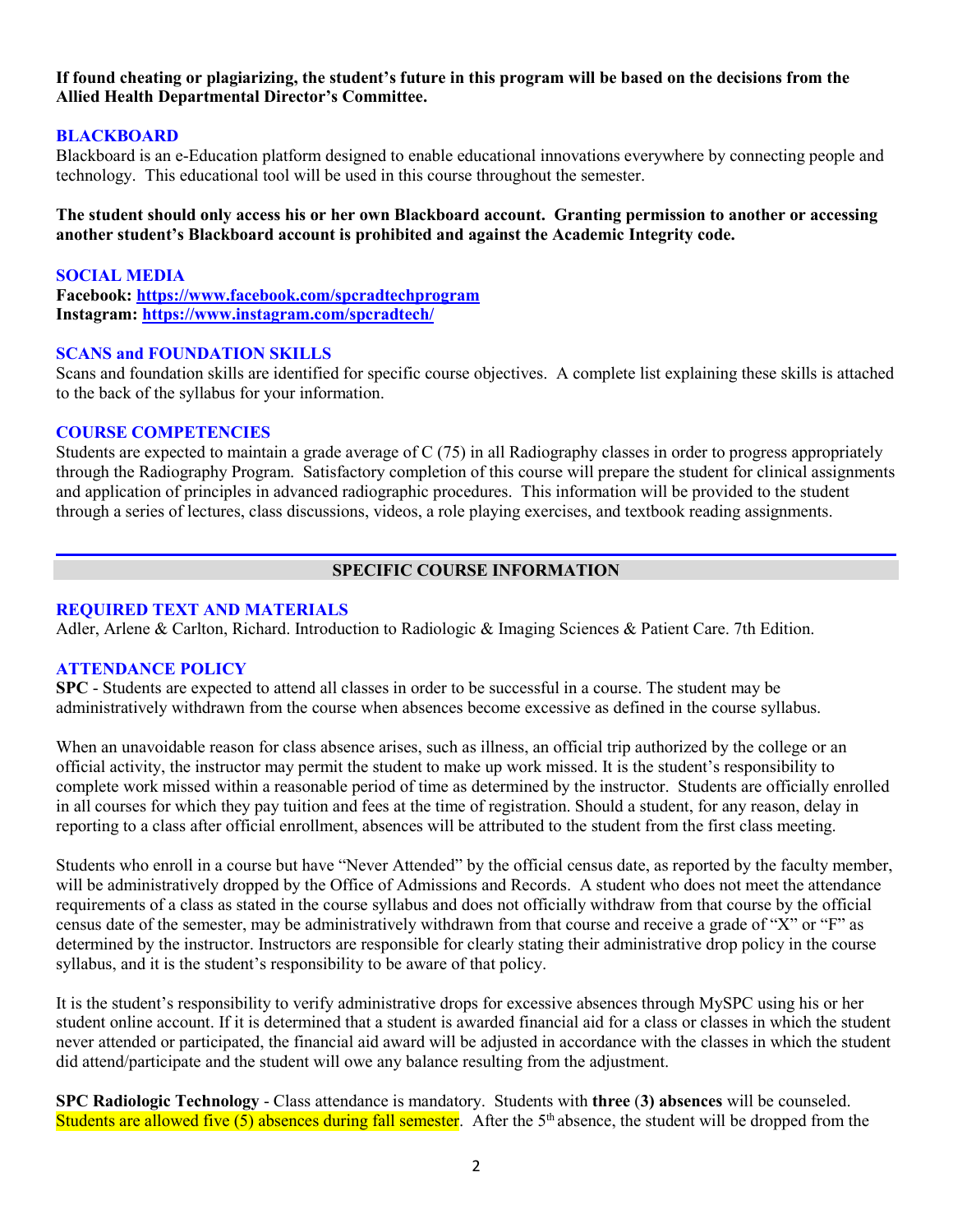program regardless of the student's grade. Policies regarding absences coincide with those established for South Plains College as outlined in the SPC General Catalog.

It is extremely important that students arrive for class **ON TIME. Tardiness** disrupts the instructor and the other students. Students who chronically arrive late will be counseled. The student should be prepared for class at the scheduled class start time. **3 tardies will equal one absence**.

**Students with perfect attendance and two (2) or less tardies will be awarded two (2) points to their final grade at the end of the semester.**

#### **\*Daily attendance will be taken promptly at the beginning of class.**

#### **DROPS AND WITHDRAWALS**

<http://www.southplainscollege.edu/admission-aid/apply/schedulechanges.php>

#### **ADVISING**

<http://www.southplainscollege.edu/admission-aid/advising/spcadvisors.php>

### **FACE COVERINGS**

It is the policy of South Plains College for the Fall 2020 semester that as a condition of on-campus enrollment, all students are required to engage in safe behaviors to avoid the spread of COVID-19 in the SPC community. Such behaviors specifically include the requirement that all students properly wear CDC-compliant face coverings while in SPC buildings including in classrooms, labs, hallways, and restrooms. Failure to comply with this policy may result in dismissal from the current class session. If the student refuses to leave the classroom or lab after being dismissed, the student may be referred to the Dean of Students on the Levelland campus or the Dean/Director of external centers for Student Code of Conduct Violation.

#### **INSTRUCTIONAL METHODS**

The student will receive course information through a series of lectures, PowerPoint presentations, lab assignments, and textbook assignments.

### **CLASSROOM PARTICIPATION**

Attending class regularly will provide the student opportunity to supplement their reading assignments and acquire a better understanding of the course material. Class time missed will result in information gaps and will increase course difficulty. It is the student's responsibility to attend class which will enable him or her to take notes, ask questions, and participate in class discussions. Information handouts may be given in certain instances, but the student should not rely on them. The student is encouraged to take adequate notes during class. Recording class is permitted.

#### **ASSIGNMENT POLICY**

The student is responsible for being prepared for class, which means reading the assigned chapters and/or pages from the textbook prior to class. The textbook is a mandatory requirement. **The student must bring the textbook/e-book to every class.** In some instances, information from the reading assignments not covered during class may be included on an exam.

#### **COMPUTER USAGE**

As computer technology in the field of health sciences continues to become more popular, computers will be used in this course for several assignments. All students have access to open computer labs and printers on the South Plains College campus. Students will be expected to utilize computers to access assignments and classroom resources. All registered students are supplied with a working email account from South Plains College. In order to take exams, students must have their user name and password.

#### **ALL STUDENTS ARE EXPECTED TO KNOW THEIR SPC STUDENT USER NAME AND PASSWORD.**

### **COMPUTER LAB USAGE**

The open computer lab(s) on any campus may be used by students during scheduled open hours or as assigned by an instructor. Printer paper will not be provided for students to print materials, but students may seek assistance from faculty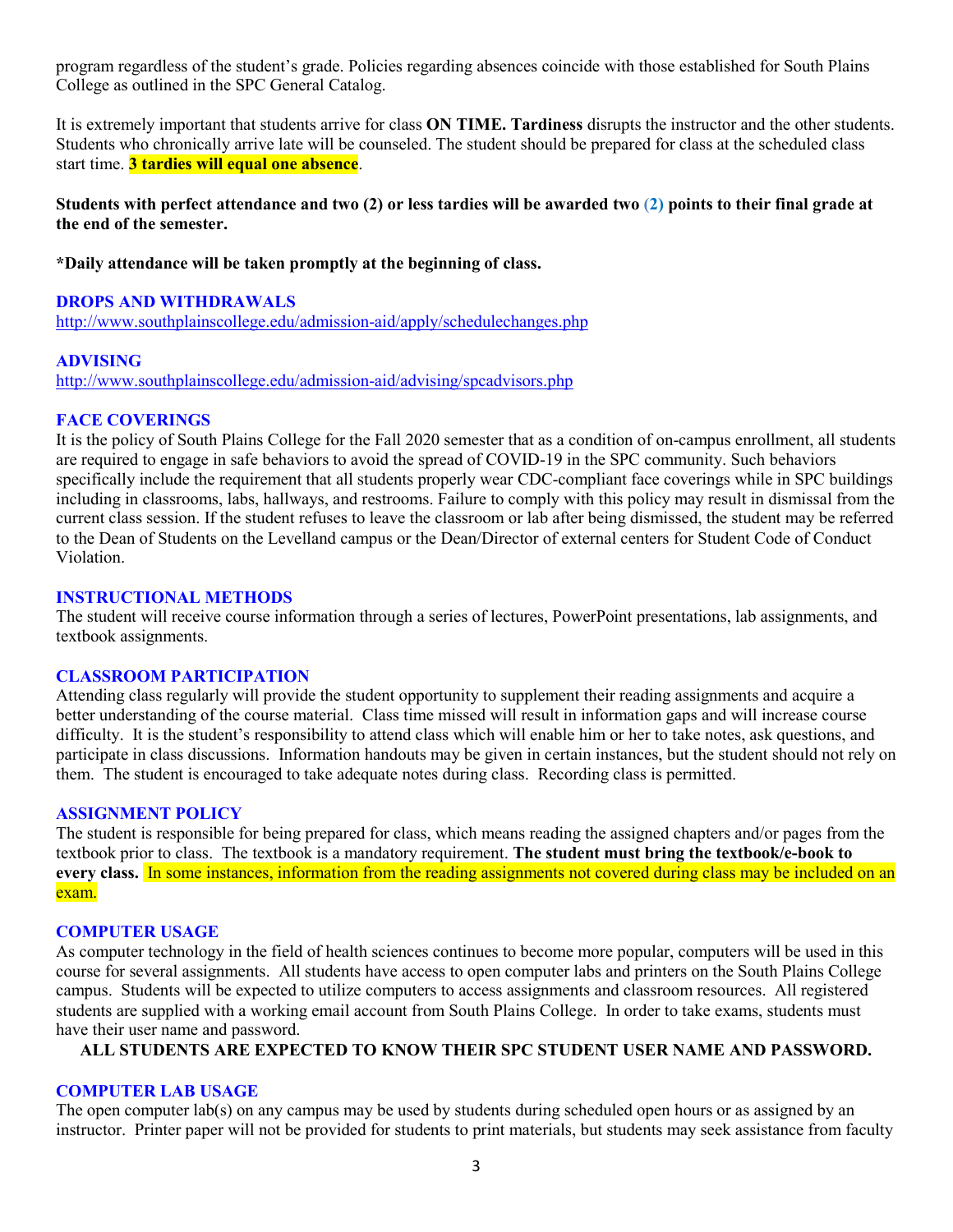or staff to request lab paper from the college if needed. Lack of computer lab paper is not an excuse for not having homework assignments, skills lab sheets, or any other required documents. Students should come prepared for class.

### **REVIEW**

If a student needs assistance with reviewing any of the information giving during class or lab, the student is encouraged to make an appointment with the instructor.

#### **CONFERENCES**

If at any time a student is not satisfied with their overall performance, he/she is encouraged to schedule an appointment with me. If necessary, a plan can be developed to help the student improve in their areas of weakness.

#### **GRADING RUBRIC**

Grades in this course will be determined using the following criteria:

| <b>Assessment Tool</b>           | <b>Assessment Criteria</b>                                              | Percentage<br><b>Score</b> | Grade          |
|----------------------------------|-------------------------------------------------------------------------|----------------------------|----------------|
|                                  | Exceptional unit content knowledge &<br>understanding                   | $90 - 100$                 | A              |
| <b>LAB</b>                       | Good unit content knowledge & understanding<br>$\checkmark$             | $80 - 89$                  | B              |
| <b>PROFICIENCIES</b><br>10%      | Average unit content knowledge &<br>understanding                       | $75 - 79$                  | $\mathcal{C}$  |
|                                  | $\checkmark$ Unacceptable unit content knowledge &<br>understanding     | $0 - 74$                   | $\mathbf F$    |
|                                  | Exceptional unit content knowledge &<br>$\checkmark$<br>understanding   | $90 - 100$                 | A              |
|                                  | Good unit content knowledge & understanding<br>$\checkmark$             | $80-89$                    | $\, {\bf B}$   |
| <b>POP QUIZZES</b><br>10%        | Average unit content knowledge &<br>$\checkmark$<br>understanding       | $75 - 79$                  | $\mathbf C$    |
|                                  | Unacceptable unit content knowledge &<br>understanding                  | $0 - 74$                   | $\overline{F}$ |
| <b>MAJOR EXAMS</b><br>(5)<br>50% | Exceptional course content knowledge &<br>$\checkmark$<br>understanding | $90 - 100$                 | $\mathsf{A}$   |
|                                  | Good course content knowledge &<br>$\checkmark$<br>understanding        | $80 - 89$                  | B              |
|                                  | Average course content knowledge &<br>understanding                     | $75 - 79$                  | $\overline{C}$ |
|                                  | $\checkmark$ Unacceptable unit content knowledge &<br>understanding     | $0 - 74$                   | ${\bf F}$      |
|                                  | Exceptional unit content knowledge &<br>$\checkmark$<br>understanding   | $90 - 100$                 | $\mathbf{A}$   |
| <b>FINAL EXAM</b><br>30%         | Good unit content knowledge & understanding<br>$\checkmark$             | $80 - 89$                  | $\bf{B}$       |
|                                  | Average unit content knowledge &<br>understanding                       | $75 - 79$                  | $\overline{C}$ |
|                                  | Unacceptable unit content knowledge &<br>$\checkmark$<br>understanding  | $0 - 74$                   | $\overline{F}$ |

| <b>Course Grade: A</b> | $90 - 100$ |
|------------------------|------------|
| R                      | $80 - 89$  |
| C                      | $75 - 79$  |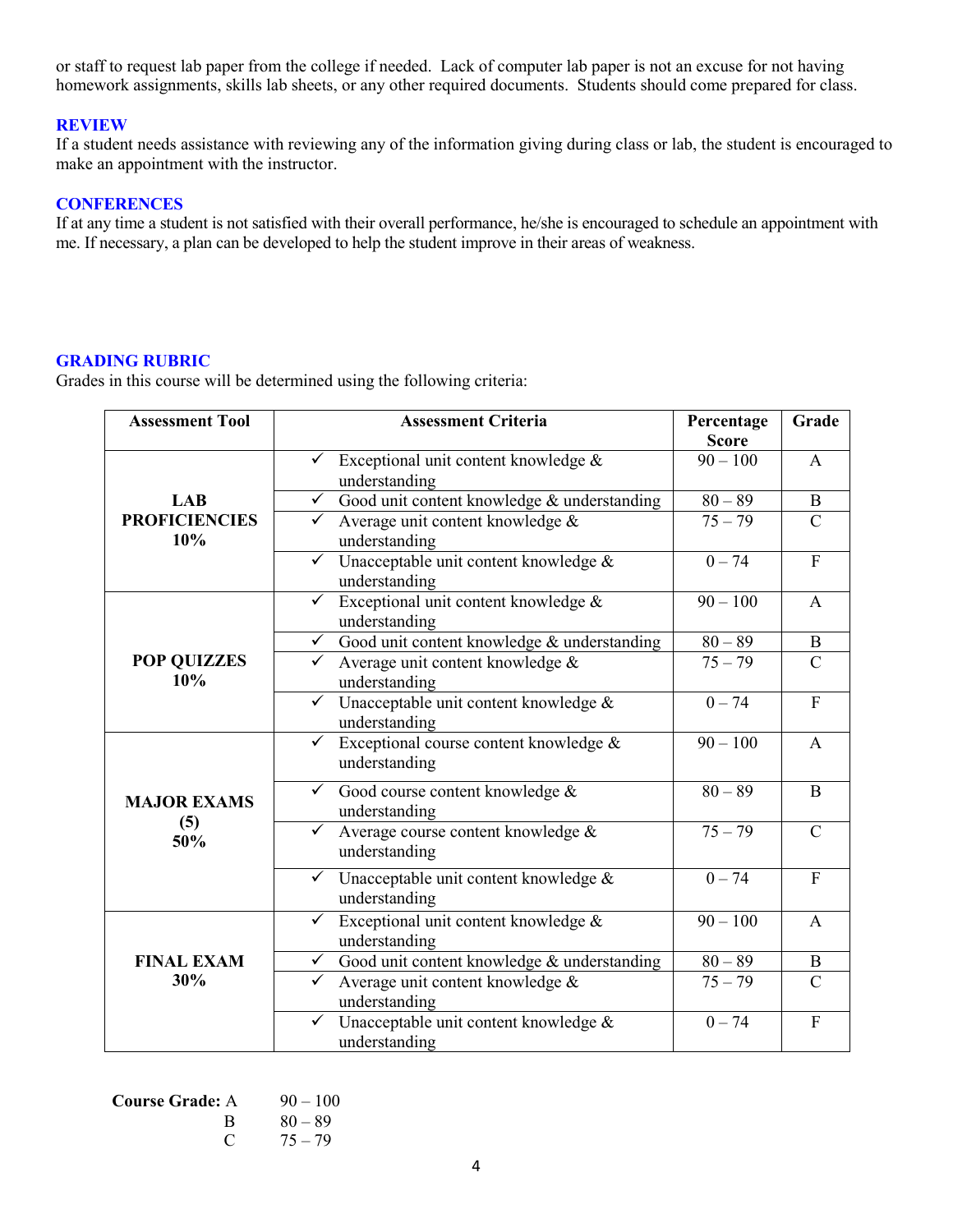$F = 0 - 74$ 

**A grade average of C (75) must be maintained in all RADR classes**. Failure to do so will result in the student being dropped from the program.

# **CLASS ASSIGNMENTS**

### **Lab Proficiencies – 10%**

Lab proficiencies will be given when visiting the Sim lab and the classroom lab. Proficiencies will be graded by a check off list that will be given to the student prior to the lab visit.

The following guidelines will be followed regarding **Lab Proficiencies:**

- 1. The student will have prior review and study of the check off list
- 2. The student will not use the check off list to complete the proficiencies

### **Pop Quizzes – 10%**

Pop quizzes will be randomly given throughout the semester to assure that the student is comprehending the modules presented. Pop quizzes will be multiple choice, fill in the blank and/or matching. They will be taken in the classroom using a pen and paper or electronically in the computer lab.

The following guidelines will be followed regarding **Pop Quizzes:**

- 1. The student must complete the pop quiz in the allotted time given by the instructor.
- 2. There will be **NO** make-up pop quizzes.
- 3. If a pop quiz is missed, the student will receive a zero for the quiz.
- 4. A student arriving late during a pop quiz will not be allowed to take the exam if **any** student has completed the quiz and left the room. This will also count as a tardy.
- 5. **Only** a blank paper and pencil/pen may be used during a quiz.
- 6.No cell phones, smart watches, calculators or other electronic assistance are allowed during pop quizzes.

### **Major Exams – 50% - Each individual major exam is worth 10%**

Scheduled major exams will be given throughout the semester following each module presented. Exams will be taken electronically in the computer lab.

The following guidelines will be followed regarding **Major Exams**:

- 1. The student will complete the exam at the scheduled time. **Make-up exams are at the instructor's discretion.**
- 2. The student must complete the exam within the allotted class time of **75 minutes**.
- 3. If a test must be missed, the weight of the final exam will be increased.
- 4. A student arriving late for an exam will not be allowed to take the exam if **any** student has completed the exam and has left the room. This will also count as a tardy.
- 5. **Only** a blank paper and pencil/pen may be used during an exam.
- 6. No cell phones, smart watches, calculators or other electronic assistance devices are allowed during exams.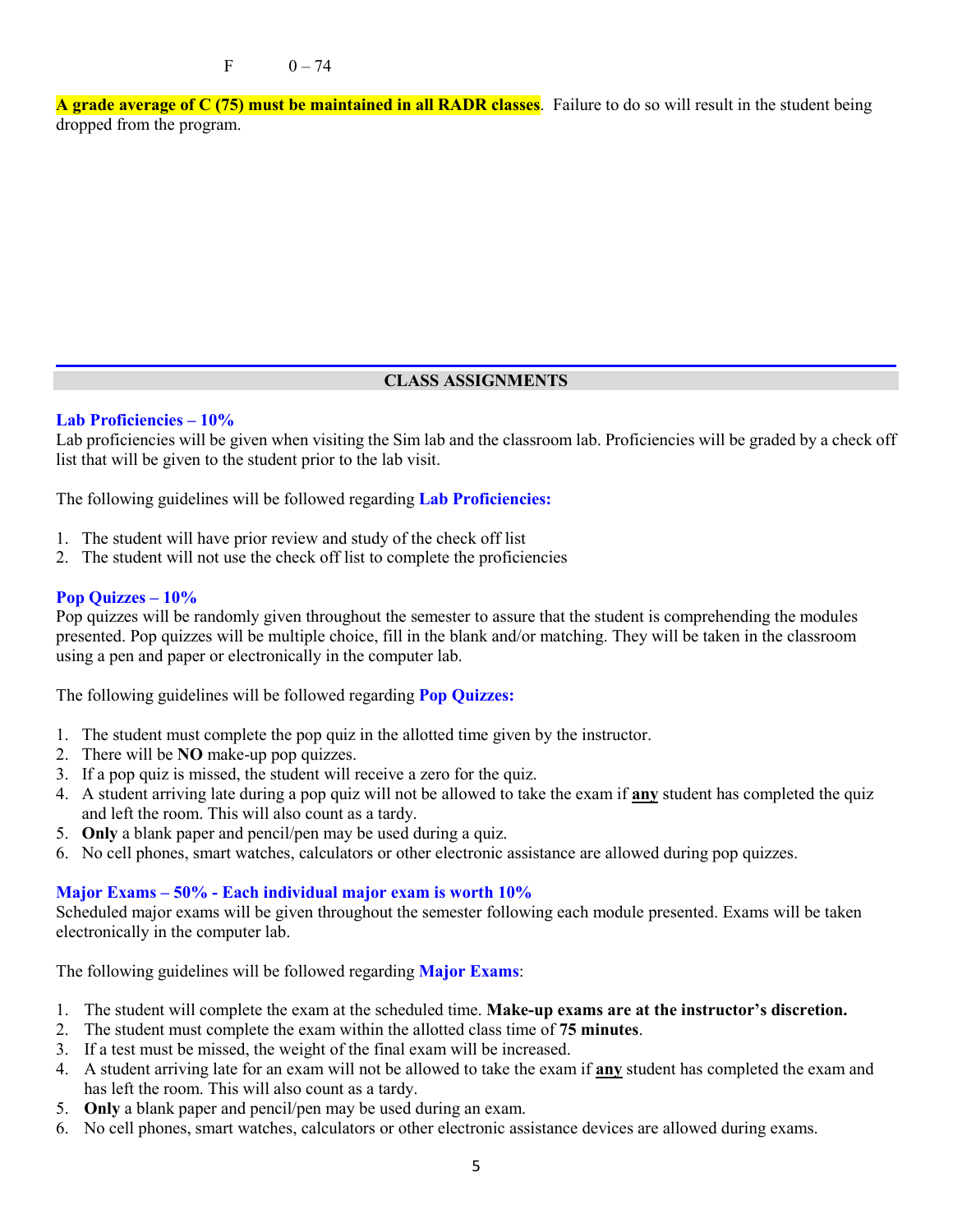7. **Should classes be moved to an online format?** All major exams during this online format classroom will be taken using Proctorio. Proctorio utilizes the student's computer camera, microphone, IP address, mouse, keyboard, & location services to monitor the exam. It is the responsibility of the student to have access to a computer with a camera & microphone.

### **Final Exam – 30%**

A scheduled comprehensive final exam will be given at the end of the semester. Two hours will be allotted for an exam of approximately 110 multiple choice questions and will be taken electronically in the computer lab.

The following guidelines will be followed regarding the **Final Exam**:

- 1. The final exam will be comprehensive.
- 2. The final exam must be completed within the allotted time, **2 hours**.
- 3. A student arriving late for an exam will not be allowed to take the final exam if **any** student has completed the exam and left the room.
- 4. **Only** a blank paper and pencil/pen may be used during the final exam.
- 5. No cell phones, smart watches, calculators or other electronic assistance are allowed during exams.
- 6. If a student is unable to take the final exam at the assigned time for any reason, the student may be given an incomplete for the course.

### **COMMUNICATION POLICY**

Electronic communication between instructor and students in this course will utilize the South Plains College "My SPC" email systems and Remind ®. The instructor will not initiate communication using private email accounts. Students are encouraged to check SPC email on a **daily basis**.

### **STUDENT CONDUCT**

Students in this class are expected to abide by the standards of student conduct as defined in the SPC Student Guide and the Radiologic Technology Program Student Handbook.

Rules and regulations relating to the students at South Plains College are made with the view of protecting the best interests of the individual, the general welfare of the entire student body and the educational objectives of the college. As in any segment of society, a college community must be guided by standards that are stringent enough to prevent disorder, yet moderate enough to provide an atmosphere conducive to intellectual and personal development.

A high standard of conduct is expected of all students. When a student enrolls at South Plains College, it is assumed that the student accepts the obligations of performance and behavior imposed by the college relevant to its lawful missions, processes and functions. Obedience to the law, respect for properly constituted authority, personal honor, integrity and common sense guide the actions of each member of the college community both in and out of the classroom.

Students are subject to federal, state and local laws, as well as South Plains College rules and regulations. A student is not entitled to greater immunities or privileges before the law than those enjoyed by other citizens. Students are subject to such reasonable disciplinary action as the administration of the college may consider appropriate, including suspension and expulsion in appropriate cases for breach of federal, state or local laws, or college rules and regulations. This principle extends to conduct off-campus which is likely to have adverse effects on the college or on the educational process which identifies the offender as an unfit associate for fellow students.

Any student who fails to perform according to expected standards may be asked to withdraw.

Rules and regulations regarding student conduct appear in the current Student Guide.

### **CELL PHONES**

Cellphones must be put away and are to be turned **off** or put on **silent** during scheduled class/lab periods, unless prior approval has been given from the instructor. Cell phones are to be used only outside of the classroom while class is in session. **THIS INCLUDES TEXT MESSAGING AND/OR INTERNET BROWSING.**

Students will be dismissed from class/lab and sent home if a phone continuously rings/vibrates or if the student is discovered texting or browsing the internet. If dismissed from class, the student will receive an **absence** for the day. In case of emergencies, the student can also be reached by calling the front desk at (806)716-4622.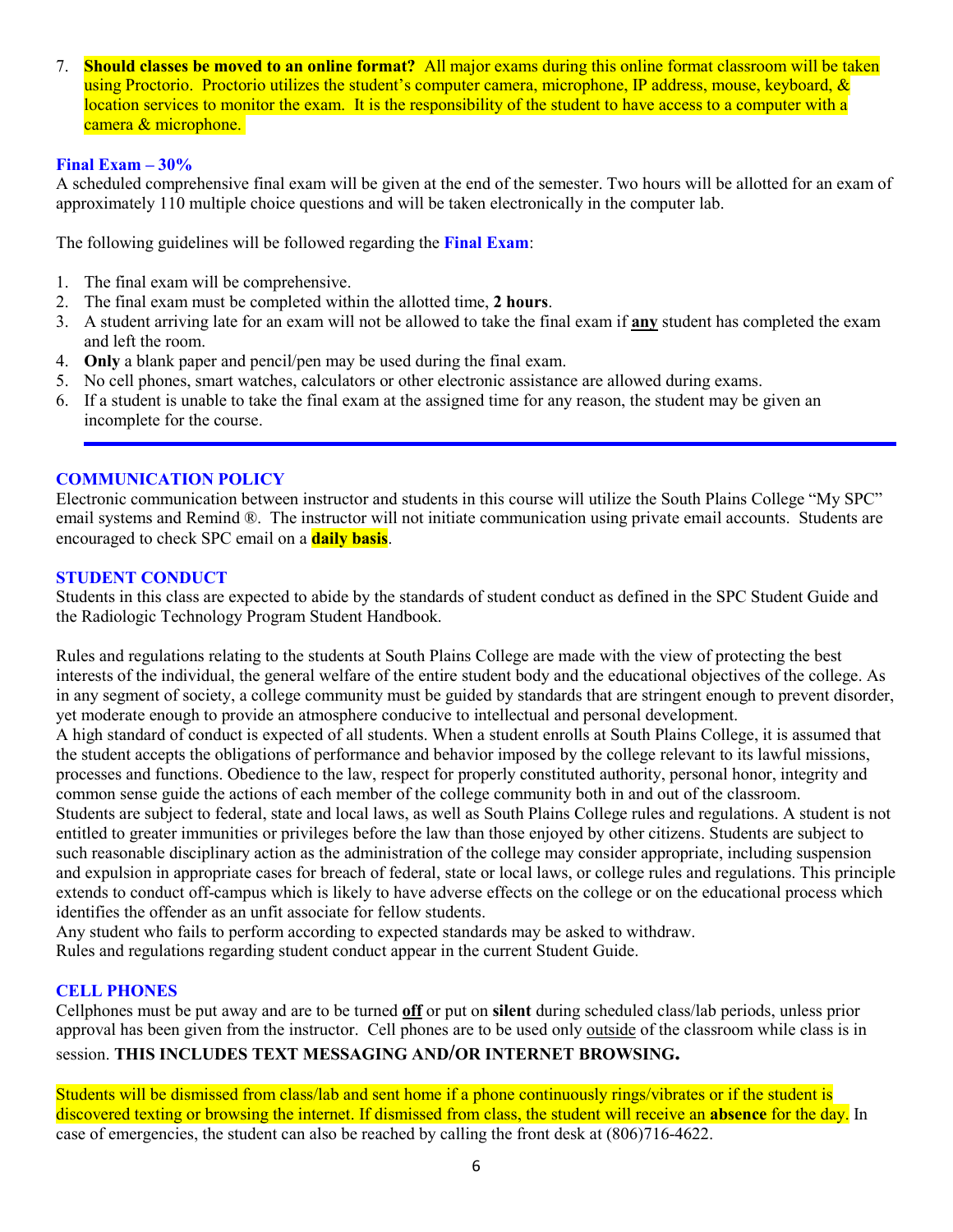### **CAMPUS CONCEALED CARRY**

Texas Senate Bill - 11 (Government Code 411.2031, et al.) authorizes the carrying of a concealed handgun in South Plains College buildings only by persons who have been issued and are in possession of a Texas License to Carry a Handgun. Qualified law enforcement officers or those who are otherwise authorized to carry a concealed handgun in the State of Texas are also permitted to do so. Pursuant to Penal Code (PC) 46.035 and South Plains College policy, license holders may not carry a concealed handgun in restricted locations. For a list of locations, please refer to the SPC policy at: [\(http://www.southplainscollege.edu/human\\_resources/policy\\_procedure/hhc.php\)](http://www.southplainscollege.edu/human_resources/policy_procedure/hhc.php)

Pursuant to PC 46.035, the open carrying of handguns is prohibited on all South Plains College campuses. Report violations to the College Police Department at 806-716-2396 or 9-1-1.

### **COVID-19**

Please refer to the COVID-19 policy in the Cohort page on Blackboard.

# **ACCOMMODATIONS**

### **DIVERSITY STATEMENT**

In this class, the teacher will establish and support an environment that values and nurtures individual and group differences and encourages engagement and interaction. Understanding and respecting multiple experiences and perspectives will serve to challenge and stimulate all of us to learn about others, about the larger world and about ourselves. By promoting diversity and intellectual exchange, we will not only mirror society as it is, but also model society as it should and can be.

#### **DISABILITIES STATEMENT**

Students with disabilities, including but not limited to physical, psychiatric, or learning disabilities, who wish to request accommodations in this class should notify the Disability Services Office early in the semester so that the appropriate arrangements may be made. In accordance with federal law, a student requesting accommodations must provide acceptable documentation of his/her disability to the Disability Services Office. For more information, call or visit the Disability Services Office at Levelland (Student Health & Wellness Office) 806-716-2577, Reese Center (Building 8) 806-716-4675, or Plainview Center (Main Office) 806-716-4302 or 806-296-9611.

### **NON-DISCRIMINATION STATEMENT**

South Plains College does not discriminate on the basis of race, color, national origin, sex, disability or age in its programs and activities. The following person has been designated to handle inquiries regarding the non-discrimination policies: Vice President for Student Affairs, South Plains College, 1401 College Avenue, Box 5, Levelland, TX 79336. Phone number 806-716-2360.

#### **PREGNANCY ACCOMMODATIONS STATEMENT**

If you are pregnant, or have given birth within six months, Under Title IX you have a right to reasonable accommodations to help continue your education. To activate accommodations, you must submit a Title IX pregnancy accommodations request, along with specific medical documentation, to the Director of Health and Wellness. Once approved, notification will be sent to the student and instructors. It is the student's responsibility to work with the instructor to arrange accommodations. Contact the Director of Health and Wellness at 806-716-2362 or email [cgilster@southplainscollege.edu](mailto:cgilster@southplainscollege.edu) for assistance.

# **COURSE OUTLINE AND OBJECTIVES**

### **RADIOLOGIC SCIENCES & THE HEALTH CARE DELIVERY SYSTEM**

The student will be able to: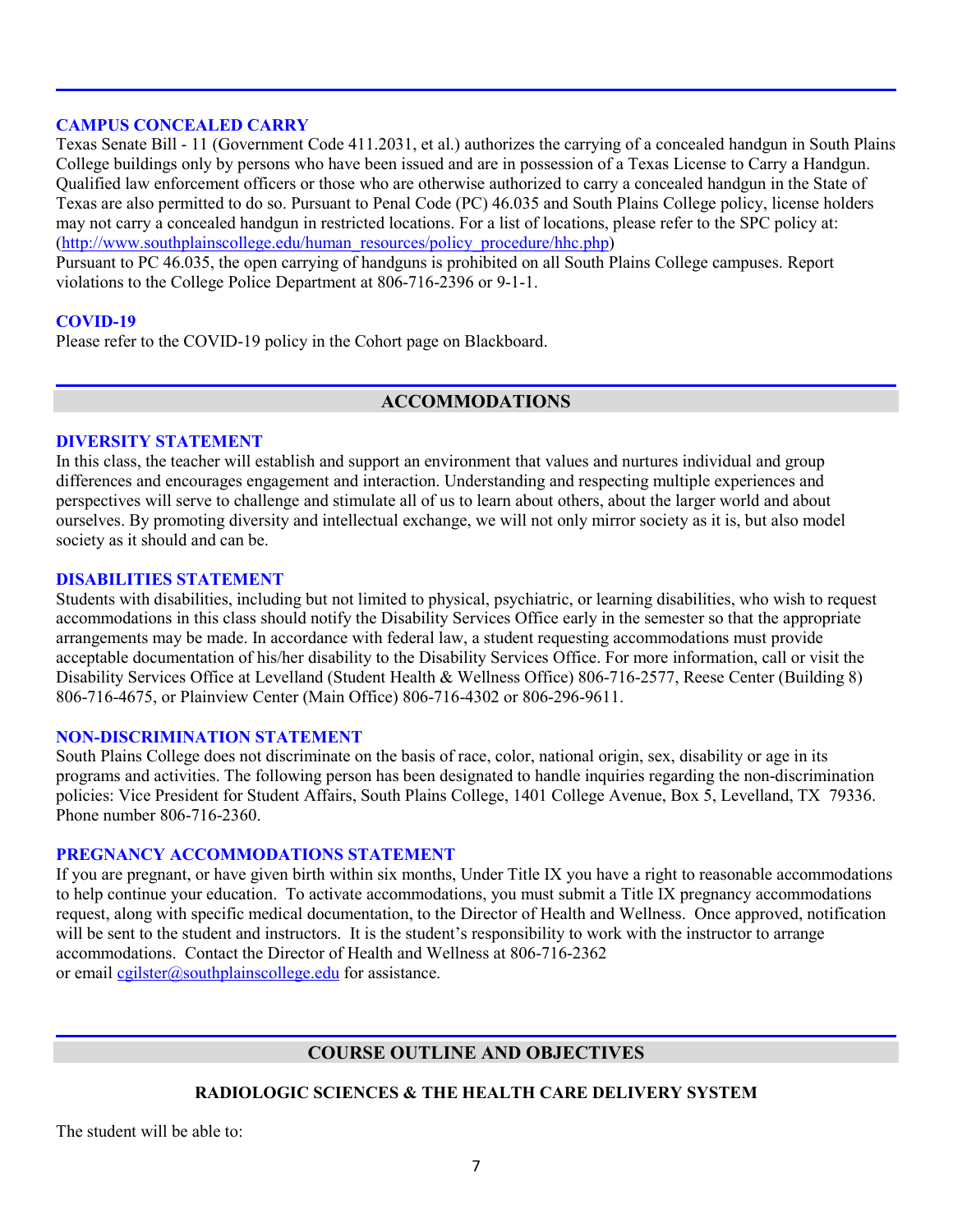- 1. Identify the contributions of the pioneers in radiology. (F1)
- 2. Define terms related to radiologic technology. (F1;C5,6,7)
- 3. Identify the various modalities within the Radiologic Sciences and describe each.(F2;C15)
- 4. Identify the various disciplines incorporated into the health care delivery system and explain their interactions with the Radiologic Sciences. (F2;C9,11,15)

# **RADIOLOGIC SCIENCE ACCREDITATION, CREDENTIALING AND PROFESSIONAL ORGANIZATIONS**

The student will be able to:

- 1. Define the following terms: (C7)
	- a. Accreditation d. Licensure
		-
	- b. Credentialing e. Registration
	- c. Certification
- 2. Identify and explain the function of the various credentialing, certifying, and accrediting agencies associated with health care delivery systems seen at the local, state and national levels. (C5,15)
- 3. Identify the professional organizations associated with the profession of Radiologic Technology: (C15)
- 4. Explain the purpose, function and activities of professional organizations. (C15)
- 5. Identify the benefits of continuing education as related to improve patient care and professional enhancement. (C9)

# **HOSPITAL AND RADIOLOGY DEPARTMENT ORGANIZATION**

The student will be able to:

- 1. Identify the role of the individuals within the Radiology Department chain-of-command and the student's role within the department. (C9,15)
- 2. Identify and describe the work flow of a typical radiology department, including receiving and processing requests; prioritizing examination by schedule, need or patient condition and preparation; transporting the patient; positioning the patient and processing images; interpretation of images by radiologist, filing images and reports, and dismissal of the patient. (F8;C9,15,16)
- 3. Provide an overview of the administration of a hospital radiology department and the structure of hospital organization. (C9,11,12;F13,15)
- 4. Describe the hospital environment and radiology's purpose within.
- 5. Describe regulating agencies that affect radiology.

# **ETHICS AND PROFESSIONALISM**

The student will be able to:

- 1. Define the terms associated with standards of behavior as they apply to ethical, professional and moral standards. (C5)
- 2. Explain the role of ethical behavior in health care delivery. (C5)
- 3. Discuss the ARRT Standards of Ethics. (F13)
- 4. Discuss the standards of a patient bill of rights. (F1)
- 5. Interact with patients, peers and professionals in a civil and considerate manner. (F15;C9,11,14)
- 6. Project a professional image in their attire, attitude and conduct. (F13,14)
- 7. Effectively communicate with patients and staff in a professional manner. (F6;C7,9,11)
- 8. Given simulated situations, solve problems in a professionally acceptable manner. (F9;C11)

# **HEALTH RECORDS AND CONFIDENTIALITY**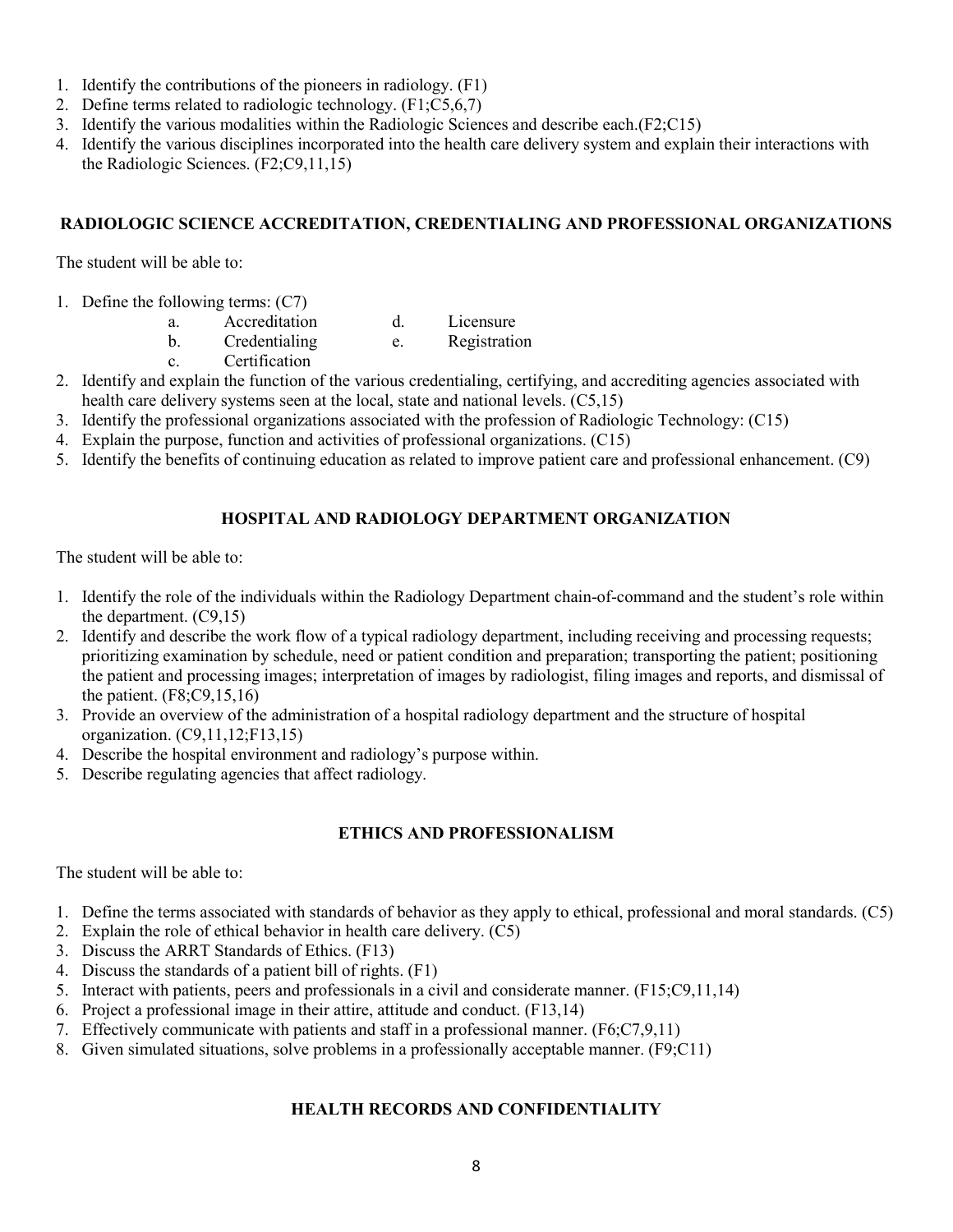The student will be able to:

- 1. Describe the necessity for and process of recording accurate patient information. (F2;C5,6,15)
- 2. Describe ownership of and need for availability of patient records.(C2,7)
- 3. Given simulated situations, respond to various types of request for information. (F1;C7)
- 4. Discuss the importance of observing, reporting and documenting factual patient/examination information for the purpose of correct diagnosis and billing requirements. (F2;C6,7)
- 5. Maintain the professional confidentiality of patients, staff and the hospital as established by HIPAA. (F17;C9,11)

# **LEGAL RESPONSIBILITIES**

The student will be able to:

- 1. Define the legal terms pertinent to issues of liability, negligence, standard of care, invasion of privacy, and breach of confidentiality. (C5,7)
- 2. Explain the legal implications of professional liability, malpractice, profession negligence/carelessness and other legal doctrines applicable to professional practice.
- 3. Discuss the elements necessary for a valid malpractice claim.(F6,13;C11)
- 4. Describe the importance of accurate, complete, correct methods of documentation as a legal/ethical imperative.(C5,7)
- 5. Discuss the ARRT Practice Standards for the radiographer and identify the elements that comprise it. (F13)
- 6. Discuss the limits of responsibility for the radiographer as defined by the Practice Standards. (F16)

# **PATIENT CONSENT**

The student will be able to:

- 1. Define the term informed consent.(C7)
- 2. Identify the elements necessary for informed consent.(C7, F8,9)
- 3. Discuss standards for disclosure relative to informed consent. (C7,11)
- 4. Describe how consent forms are utilized relative to specific radiographic procedures.(F2,6;C7)
- 5. Discuss how consent forms are used in legal action. (F2,6;C7)

# **INFECTION CONTROL**

The student will be able to:

- 1. Identify and describe the four types of microorganisms that may cause infection. (F1,6,C7)
- 2. Identify and explain the factors that contribute to the process of infection. (F1,6,C7)
- 3. Identify and discuss the modes of transmission of HIV, hepatitis, and tuberculosis and the methods of preventing their spread in health care settings. (F1,6,C7)
- 4. Identify and explain methods that the R.T. can use routinely to control infection in the daily practice of radiologic technology. (C18,19)
- 5. Identify and define the isolation precautions as outlined by the CDC and describe the precautions required in each tier. (C15,18,19)
- 6. Identify and explain the four basic principles of dealing with patients who have a communicable disease. (C18,19)
- 7. Identify and explain the correct method of entering and leaving an isolation room by means of strict isolation technique. (C18,19)
- 8. Define terms pertaining to medical asepsis and demonstrate the correct method of hand-washing to prevent transmission of infection. (F1,C7)

# **MEDICAL & SURGICAL ASEPSIS**

The student will be able to: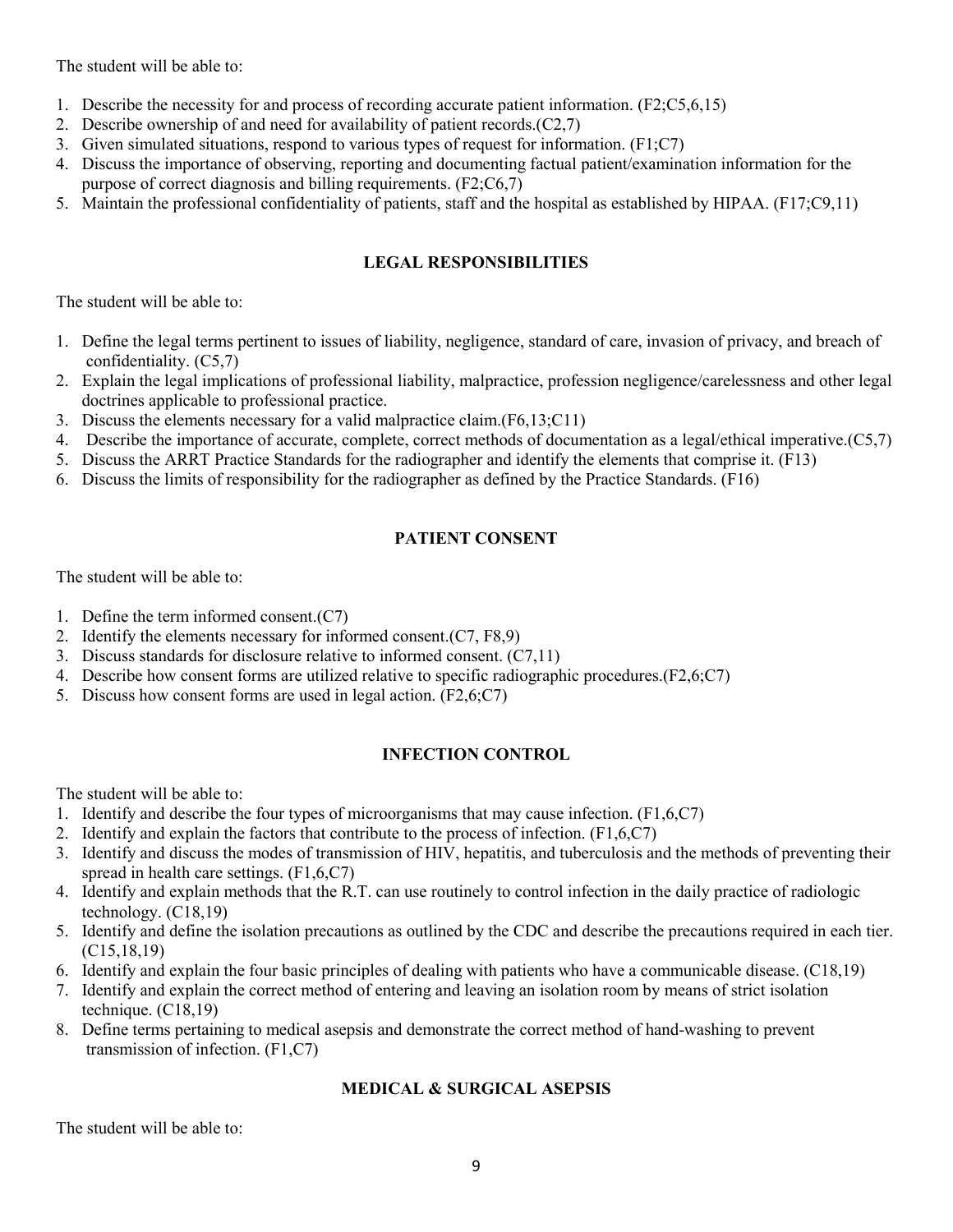- 1. Differentiate between medical asepsis and surgical asepsis. (C15)
- 2. Identify the most common means of transmitting microorganisms in the special procedures area or operating room. (C15)
- 3. Differentiate between disinfection and sterilization. (C15)
- 4. Identify the rules of surgical asepsis. (C15)
- 5. Explain the correct method of: (C19)
	- a. Opening a sterile pack, in order to avoid contamination.
	- b. Placing a sterile object on a sterile field.
	- c. Putting on a sterile gown and gloves.
	- d. Skin preparation for a sterile procedure.
	- e. Removing and reapplying a dressing.

### **BASIC PATIENT CARE**

The student will be able to:

- 1. Demonstrate, in lab, the correct manner of moving, transferring and positioning patients to prevent injury to himself/herself and to the patient. (C11, 14, 15, 18, 19)
- 2. Identify the safety measures that must be taken when transferring a patient from a hospital ward to the x-ray department and returning him to the ward.(C11,14,15,18,19)
- 3. Explain the correct method of assisting the disabled patient with undressing/dressing for a diagnostic radiographic procedure. (C11,14,15,18,19)
- 4. Give clear instructions to ambulatory patients about the appropriate method of undressing/dressing for a diagnostic radiographic procedure. (F6;C7,14)
- 5. Identify the situations in the x-ray department that might result in damage to the patient's skin and explain how to prevent them. (F6,12,13;C9,11,14)
- 6. Demonstrate, in lab, the correct way of moving a patient wearing a cast. (C11,14,15,18,19)
- 7. Identify the signs of circulatory impairment caused by a cast. (C5)
- 8. Explain the correct manner of assisting a patient with a bedpan, urinal, NG tube and emesis basin. (C11,15,18,19)
- 9. Explain safe methods of restraining a pediatric patient. (C11,14,15,18,19)
- 10. Describe, apply, and use immobilization devices effectively. (F7, F8, F12)

### **HUMAN DIVERSITY**

The student will be able to:

- 1. Define human diversity and discrimination. (C9,14,F15)
- 2. List the characteristics of human diversity
- 3. List the traits of human diversity
- 4. List the elements associated with cultural competency. (C9,14,F15)
- 5. Name the values that are prescribed to U.S. mainstream culture. (C9,14,F15)
- 6. Discuss the importance of and value of diversity acceptance. (F5,6,15; C9,14,15)

### **VITAL SIGNS**

The student will be able to:

- 1. Identify the four vital (cardinal) signs.(C5,6,7,11,18,19)
- 2. Accurately monitor pulse rate. (C5,6,7,11,15,18,19)
- 3. Accurately monitor respiration rate. (C5,6,7,11,18,19)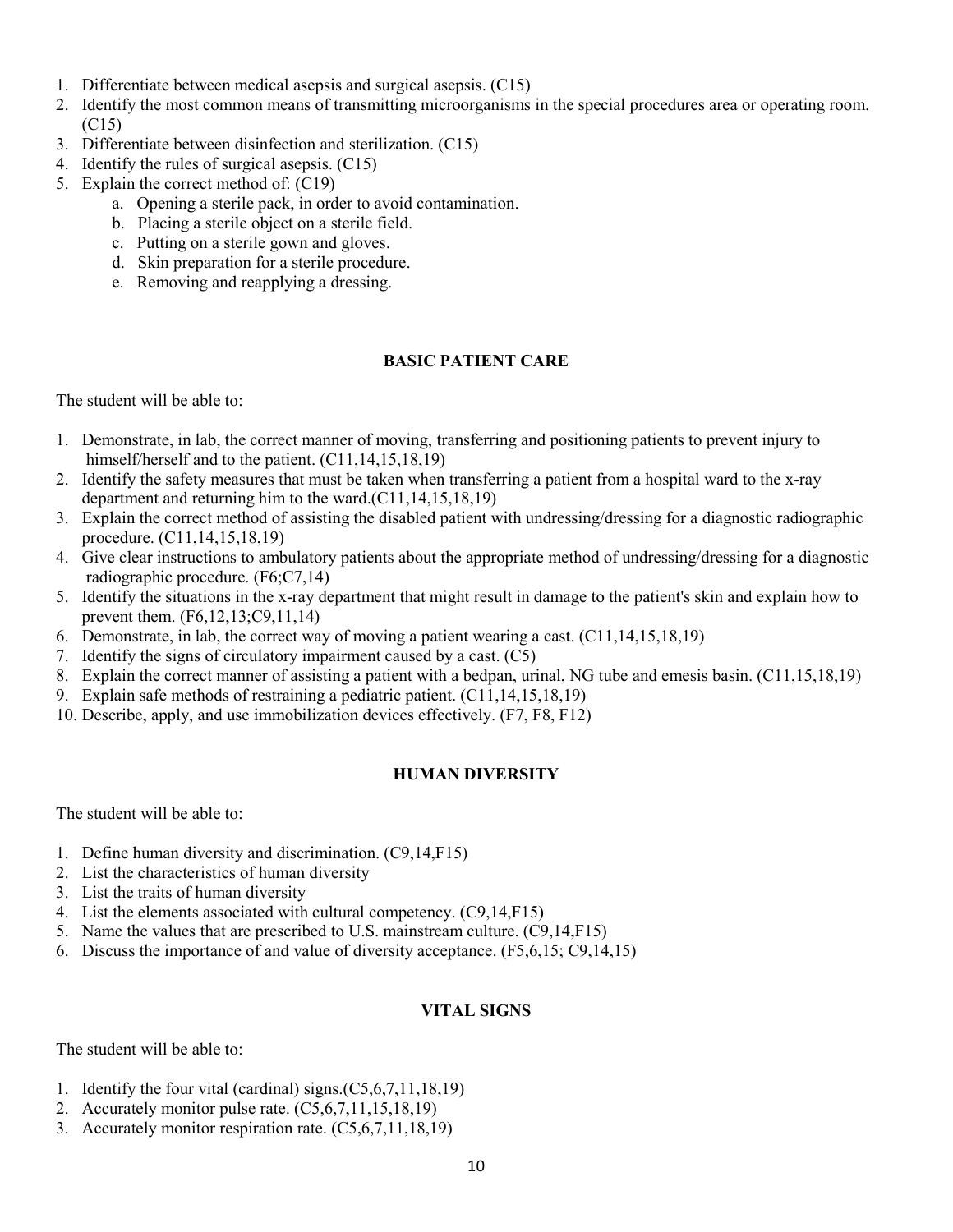- 4. Accurately monitor blood pressure. (C5,6,7,11,15,18,19)
- 5. Correctly read a clinical thermometer. (C5,6,7,11,15, 18,19)
- 6. List the rates of temperature, pulse, respiration and blood pressure that are considered within normal limits for an adult male or female. (C5,6,7,11)
- 7. Identify various types of oxygen administration equipment. (C15,18,19)
- 8. List the precautions that the radiographer must take when oxygen is being administered. (C19)

### **MEDICAL EMERGENCIES**

The student will be able to:

- 1. Identify the observable symptoms of and explain the actions necessary in medical emergencies:
	- (F10;C5,7,9,11,15,18,19)
		- a. shock
		- b. anaphylactic reaction
		- c. CVA
		- d. respiratory failure, airway obstruction
		- e. cardiac failure
		- f. fainting/falls
		- g. seizure
		- h. hypoglycemia
- 2. Describe steps taken to report a fire and radiographer's responsibility in an internal disaster.(C5,F8,9,13)
- 3. Explain the contrast media reaction and identify the common response to such an emergency. (C5,7,9,15,18,19)
- 4. Explain the purpose of an emergency cart and its contents. (F10;C3,5,6,19)

# **SPECIAL PROBLEMS**

The student will be able to:

- 1. Identify special care considerations necessary for imaging of infants or children. (C11,14,15,18,19)
- 2. Identify special problems involved with imaging geriatric patients and the special care they require. (C11,14,15,18,19)
- 3. Describe effective methods of communicating with various types of patients.
- 4. Identify the precautions necessary, in the following situations: (C11,14,15,18,19)
	- a. Patients with head injuries.
	- b. Patients with facial injuries.
	- c. Patients with possible spinal cord injuries.
	- d. Patients with fractures or possible fractures.
	- e. Patients that are confused, agitated, or assaultive.
- 5. Identify the types of tubes, catheters, and vascular access lines placed in patients and explain the precautions taken when performing a procedure on these patients.(C11,14,15,18,19)
	- a. Intravenous access lines (IV)
	- b. Tubes
	- c. Nasogastric (NG)/gastric (G-Tube)
	- d. Feeding tubes
	- e. Indwelling chest tubes
	- f. Urinary catheters or tubes
	- g. Drainage tubes

### **PATIENT INTERACTIONS AND ASSESSMENT**

The student will be able to:

1. Analyze effective methods of communicating with patients of various ages.(F5,6;C5,6,7)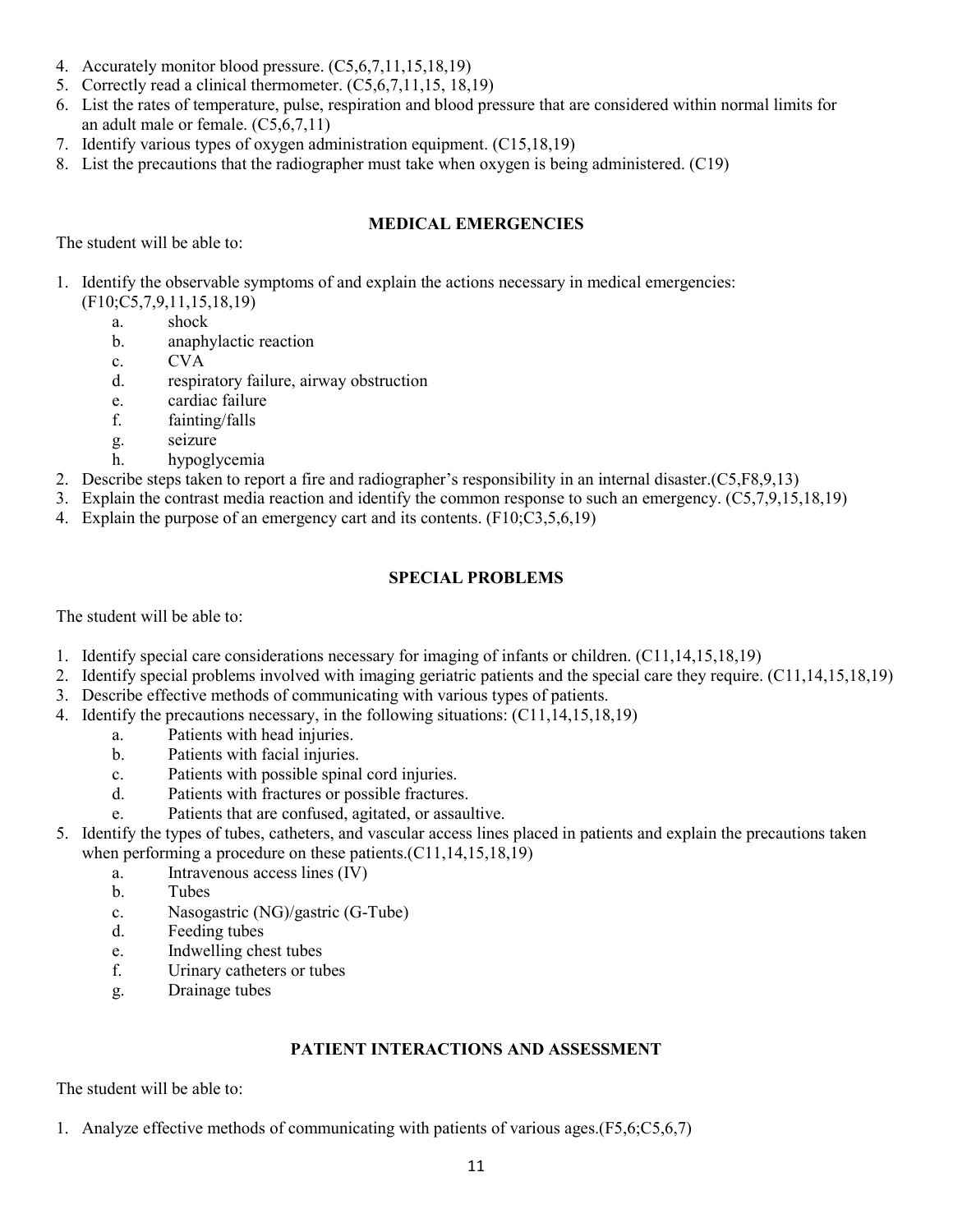- 2. Explain appropriate interaction techniques for various types of patients.(F5,6,9;C7,9)
- 3. Explain the value of obtaining patient history correctly.(F2,11,13;C5,6)
- 4. Differentiate objective from subjective data.(F1,7,12;C5,6)
- 5. Discuss appropriate methods of responding to terminally ill patients. (F5,6;C5,9)

# **CRITICAL THINKING SKILLS & PROBLEM-SOLVING STRATEGIES**

The student will be able to:

- 1. Discuss the importance of critical thinking and problem solving in the radiologic sciences.(F5,6,7;C5,6,7)
- 2. Describe the steps involved in problem solving.(F7,8,9;C5,6,7)
- 3. Analyze, determine, and apply appropriate actions for situations that require critical thinking.
- 4. Develop critical thinking skills as a radiologic science professional. (F7,8,9;C5,6,7)

# **INTRODUCTION TO CLINICAL EDUCATION**

The student will be able to:

- 1. Explain the purpose of and define terms that relate to the clinical education. (F8,9,11;C5,6,7)
- 2. Define chain of command in the clinical education setting.(F8,12;C9)
- 3. Explain the importance of adhering to major clinical education policies and subsequent consequences for non-adherence. (F12,13;C9,12)
- 4. Describe methods of assessment that can be used to measure behavioral traits, cognitive and psychomotor skills in clinical education. (F8,12;C7,9)
- 5. Identify and explain the policies and procedures to ensure the safety of the patient, the radiology employee, colleagues, and non-occupational individuals. This will include the following: (C15,16)
	- a. Evaluation of the radiographic equipment and shielding for compliance with federal and state safety regulations.
	- b. Basic radiation protection.
	- c. Infection control.

# **FOUNDATION SKILLS**

# **BASIC SKILLS–Reads, Writes, Performs Arithmetic and Mathematical Operations, Listens and Speaks**

F-1 Reading–locates, understands, and interprets written information in prose and in documents such as manuals, graphs, and schedules.

F-2 Writing–communicates thoughts, ideas, information and messages in writing and creates documents such as letters, directions, manuals, reports, graphs, and flow charts.

F-3 Arithmetic–performs basic computations; uses basic numerical concepts such as whole numbers, etc.

F-4 Mathematics–approaches practical problems by choosing appropriately from a variety of mathematical techniques.

F-5 Listening–receives, attends to, interprets, and responds to verbal messages and other cues.

F-6 Speaking–organizes ideas and communicates orally.

# **THINKING SKILLS–Thinks Creatively, Makes Decisions, Solves Problems, Visualizes and Knows How to Learn and Reason**

F-7 Creative Thinking–generates new ideas.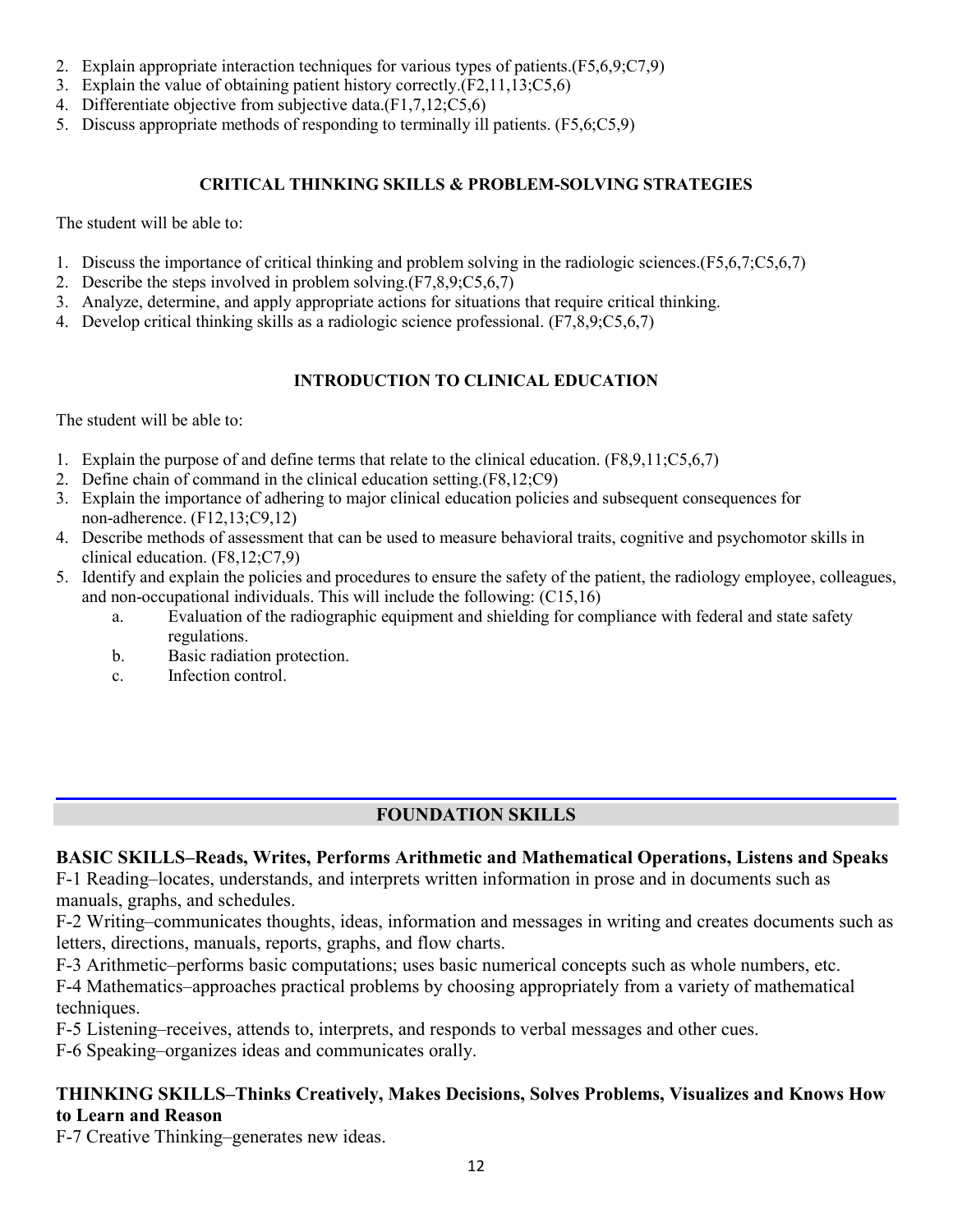F-8 Decision-Making–specifies goals and constraints, generates alternatives, considers risks, evaluates and chooses best alternative.

F-9 Problem Solving–recognizes problems, devises and implements plan of action.

F-10 Seeing Things in the Mind's Eye–organizes and processes symbols, pictures, graphs, objects, and other information.

F-11 Knowing How to Learn–uses efficient learning techniques to acquire and apply new knowledge and skills.

F-12 Reasoning–discovers a rule or principle underlying the relationship between two or more objects and applies it when solving a problem.

# **PERSONAL QUALITIES–Displays Responsibility, Self-Esteem, Sociability, Self-Management, Integrity and Honesty**

F-13 Responsibility–exerts a high level of effort and perseveres towards goal attainment.

F-14 Self-Esteem–believes in own self-worth and maintains a positive view of self.

F-15 Sociability–demonstrates understanding, friendliness, adaptability, empathy and politeness in group settings.

F-16 Self-Management–assesses self accurately, sets personal goals, monitors progress and exhibits selfcontrol.

F-17 Integrity/Honesty–chooses ethical courses of action.

# **SCANS COMPETENCIES**

C-1 **TIME** - Selects goal - relevant activities, ranks them, allocates time, prepares and follows schedules. C-2 **MONEY** - Uses or prepares budgets, makes forecasts, keeps records and makes adjustments to meet objectives.

C-3 **MATERIALS AND FACILITIES** - Acquires, stores, allocates, and uses materials or space efficiently. C-4 **HUMAN RESOURCES** - Assesses skills and distributes work accordingly, evaluates performances and provides feedback.

# **INFORMATION - Acquires and Uses Information**

C-5 Acquires and evaluates information.

- C-6 Organizes and maintains information.
- C-7 Interprets and communicates information.

C-8 Uses computers to process information.

# **INTERPERSONAL–Works With Others**

C-9 Participates as a member of a team and contributes to group effort.

C-10 Teaches others new skills.

C-11 Serves Clients/Customers–works to satisfy customer's expectations.

C-12 Exercises Leadership–communicates ideas to justify position, persuades and convinces others, responsibly challenges existing procedures and policies.

C-13 Negotiates-works toward agreements involving exchanges of resources; resolves divergent interests.

C-14 Works With Diversity–works well with men and women from diverse backgrounds.

# **SYSTEMS–Understands Complex Interrelationships**

C-15 Understands Systems–knows how social, organizational, and technological systems work and operates effectively with them.

C-16 Monitors and Corrects Performance–distinguishes trends, predicts impacts on system operations, diagnoses systems performance and corrects malfunctions.